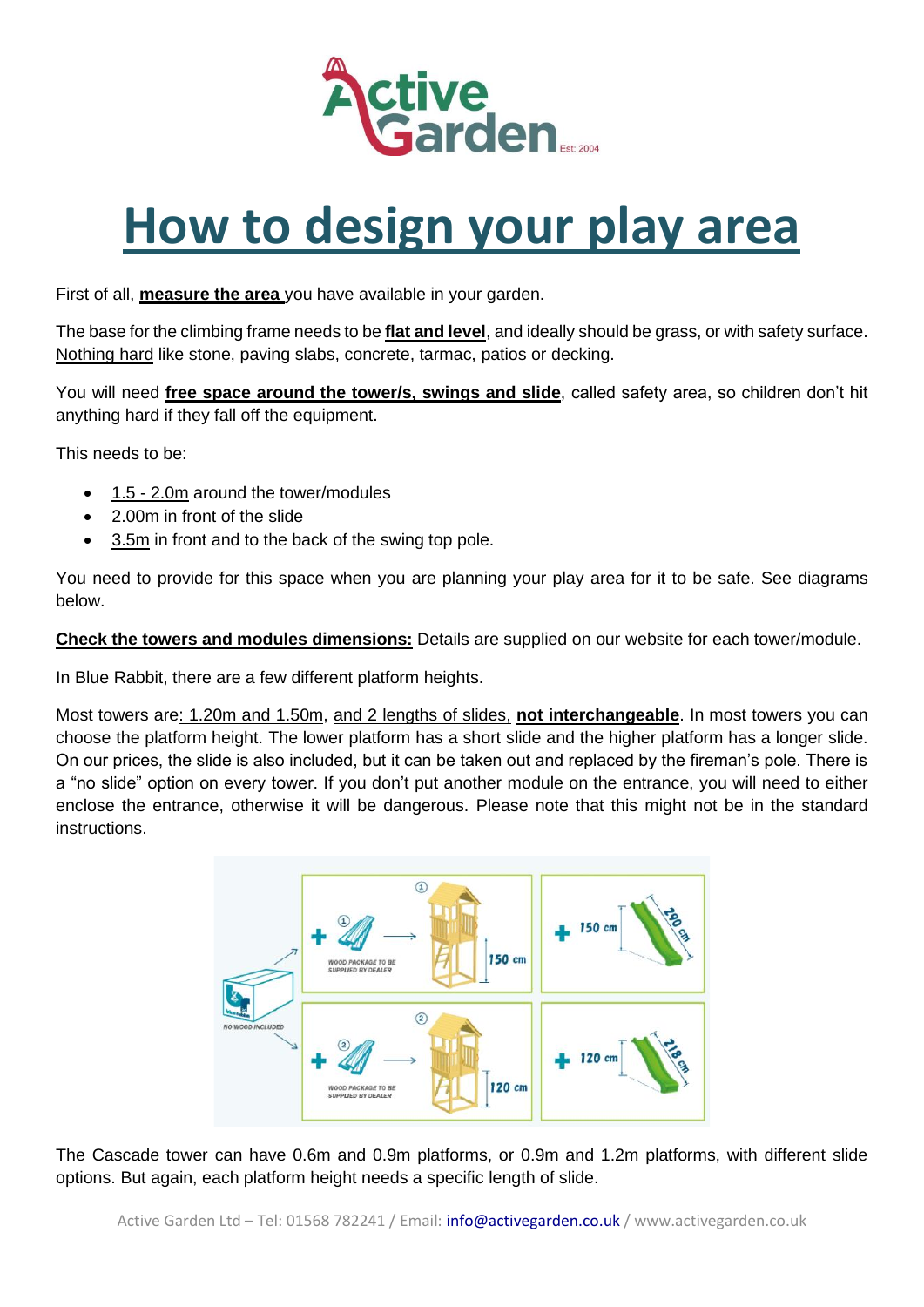

NOTE that **some towers can have more than one module at the time**, check with us to see what fits, but we have included a chart below.

The swing module comes without accessories as standard, so you can choose exactly what you would like to hang from it. Such as flat plastic seat, flat rubber seat, wraparound seat, pinewood seat, baby seat, ring trapeze, ladder, knot cord, nest swings, tyre swings etc. The hooks have a clip that makes it easy to exchange accessories.

The Challenger module also comes with a rock wall, a net and a ladder at the end of the swing pole. There are no accessories as standard, the same as the swing module above, so you can choose what you would like.

To combine two towers, you need to use the Bridge module, but only joins towers of the same platform height.

| <b>Combinations</b>                 |                |              |                | <b>@wall</b><br>$\mathcal{S}$<br>$\mathcal{S}^{\circ}$ |              | <b>Coramp</b><br>$\mathcal{S}$<br>250 | <b>@net</b>    | <b>@bridge</b> | Lazio          | @swing<br>1.220 | L@steps<br>儨<br>$s^{\circ}$ | ಫಿ         | $\mathcal{L}_{\infty}^{\circ}$ | 2260      | @challenger @platform |                                     | <b>HDPE slides</b><br><b>h</b> = 90 | 220            | <b>PA - 30</b> |
|-------------------------------------|----------------|--------------|----------------|--------------------------------------------------------|--------------|---------------------------------------|----------------|----------------|----------------|-----------------|-----------------------------|------------|--------------------------------|-----------|-----------------------|-------------------------------------|-------------------------------------|----------------|----------------|
| <b>KIOSK</b><br>008.001.001.001     | <b>Ix</b>      | $x = 150$ cm | V              |                                                        | $\mathbf{V}$ |                                       | v              | v              | V              |                 | V                           |            | V                              |           | V <sup></sup>         | $\vee$                              |                                     |                | $\vee$         |
|                                     |                | $x = 120$ cm |                | v                                                      |              | v                                     | $\sqrt{}$      | v              |                | $\sqrt{}$       |                             | $\sqrt{}$  |                                | $\sqrt{}$ | V                     | $A \setminus F$                     |                                     | v              |                |
| <b>PENTHOUSE</b><br>008.001.002.001 |                |              | $\overline{V}$ | $\mathbf v$                                            | $\vee$       | $\vee$                                | $\sqrt{ }$     | $\vee$         | $\overline{V}$ |                 | $\vee$                      | $\sqrt{ }$ | $\overline{V}$                 |           | $\mathbf{V}$          | $\sqrt{ }$                          |                                     | $\overline{V}$ | $\sqrt{}$      |
| <b>BEACH HUT</b><br>008.001.003.001 |                | $x = 150$ cm | $\mathbf{V}$   |                                                        | V            |                                       | $\sqrt{}$      | $\vee$         | $\vee$         |                 | $\vee$                      |            | $\overline{V}$                 |           | $\overline{V}$        | $\mathcal{N} \setminus \mathcal{F}$ |                                     |                | $\overline{V}$ |
|                                     |                | x= 120 cm    |                | V                                                      |              | $\sqrt{}$                             | $\sqrt{}$      | v              |                | $\overline{V}$  |                             | $\sqrt{ }$ |                                | $\vee$    | V                     | 710                                 |                                     | $\vee$         |                |
| <b>BELVEDERE</b><br>008.001.004.001 | $\mathbf{X}$   | $x = 150$ cm | $\mathbf v$    |                                                        | $\mathbf{V}$ |                                       | $\overline{V}$ |                | $\overline{V}$ |                 | VX                          |            | $\overline{\mathsf{v}}$        |           |                       |                                     |                                     |                | $\overline{V}$ |
|                                     |                | $x = 120$ cm |                | $\sqrt{}$                                              |              | $\vee$                                | $\sqrt{}$      |                |                | $\sqrt{}$       |                             | <b>VX</b>  |                                | $\vee$    |                       |                                     |                                     | $\vee$         |                |
| CASCADE<br>008.001.005.001          |                | $x = 120$ cm |                |                                                        |              |                                       |                | v              | $\sqrt{}$      | $\overline{V}$  |                             |            | V                              | V         | $\sqrt{}$             | 710                                 | $\vee$                              | $\mathbf{V}$   |                |
|                                     |                | $X = 90$ cm  |                |                                                        |              |                                       |                |                |                | $\overline{V}$  |                             |            |                                | $\sqrt{}$ |                       | $\sqrt{}$                           | $\sqrt{}$                           |                |                |
| PAGODA<br>008.001.006.001           | <b>Bill</b> Ix | $x = 150$ cm | $\mathbf{V}$   |                                                        | $\mathbf{V}$ |                                       | $\sqrt{}$      | V              | $\overline{V}$ |                 | $\overline{V}$              |            | V                              |           | $\overline{V}$        | $\sim$                              |                                     |                | $\sqrt{ }$     |
|                                     |                | $x = 120$ cm |                | $\sqrt{}$                                              |              | v                                     | V              | V              |                | $\sqrt{}$       |                             | $\sqrt{}$  |                                | V         | $\sqrt{ }$            | $\mathcal{N}$                       |                                     | v              |                |
| <b>PALAZZO</b><br>008.001.007.001   |                |              | $\mathbf{V}$   |                                                        | $\sqrt{}$    |                                       | V              | v              | $\vee$         |                 | V                           |            | $\vee$                         |           | $\overline{V}$        | $\mathcal{A}\setminus\mathcal{F}$   |                                     |                | $\sqrt{}$      |
| <b>LOOKOUT</b><br>008.001.008.001   | <b>IX</b><br>实 | $X = 90$ cm  |                |                                                        |              |                                       |                |                |                | $\overline{V}$  |                             |            |                                | $\sqrt{}$ |                       |                                     | $\sqrt{}$                           |                |                |
|                                     |                | $x=60$ cm    |                |                                                        |              |                                       |                |                |                |                 |                             |            |                                |           |                       | $\overline{V}$                      |                                     |                |                |
| <b>CROSSFIT</b><br>008.001.009.001  |                |              |                |                                                        |              |                                       |                | $\mathbf{v}$   |                | $\overline{V}$  |                             |            |                                | V         |                       |                                     |                                     |                | $\sqrt{}$      |

There are no accessories as standard with the towers, so you can design your climbing frame with exactly what you would like on them. There is a huge range of accessories such as letter box, telescope, telephone, binoculars, steering wheels of different kinds, flags, blackboards, megaphones, etc.

The Blue Rabbit range is designed as a DIY job. The timber we supply is cut to size, but there will be a small amount of cutting to do while installing. The timber is pressure treated and requires no further treatment unless you wished to change the colour. The timber IS NOT PRE-DRILLED, you need to drill pilot holes whilst installing the play equipment.

The towers come with ground anchors to secure the tower into the ground. They will need concreting in after building the tower on top of the grass or surface.

All items necessary to build the towers, are included in the kit box. This also includes the handles, ground anchors, bolt covers, swing hooks, screws, bolts, etc.

## *WE CAN PROVIDE PROFESSIONAL INSTALLATION SERVICE IF REQUIRED.*

Please have a look at the Installation Service on our website for further details, or contact us for a quote.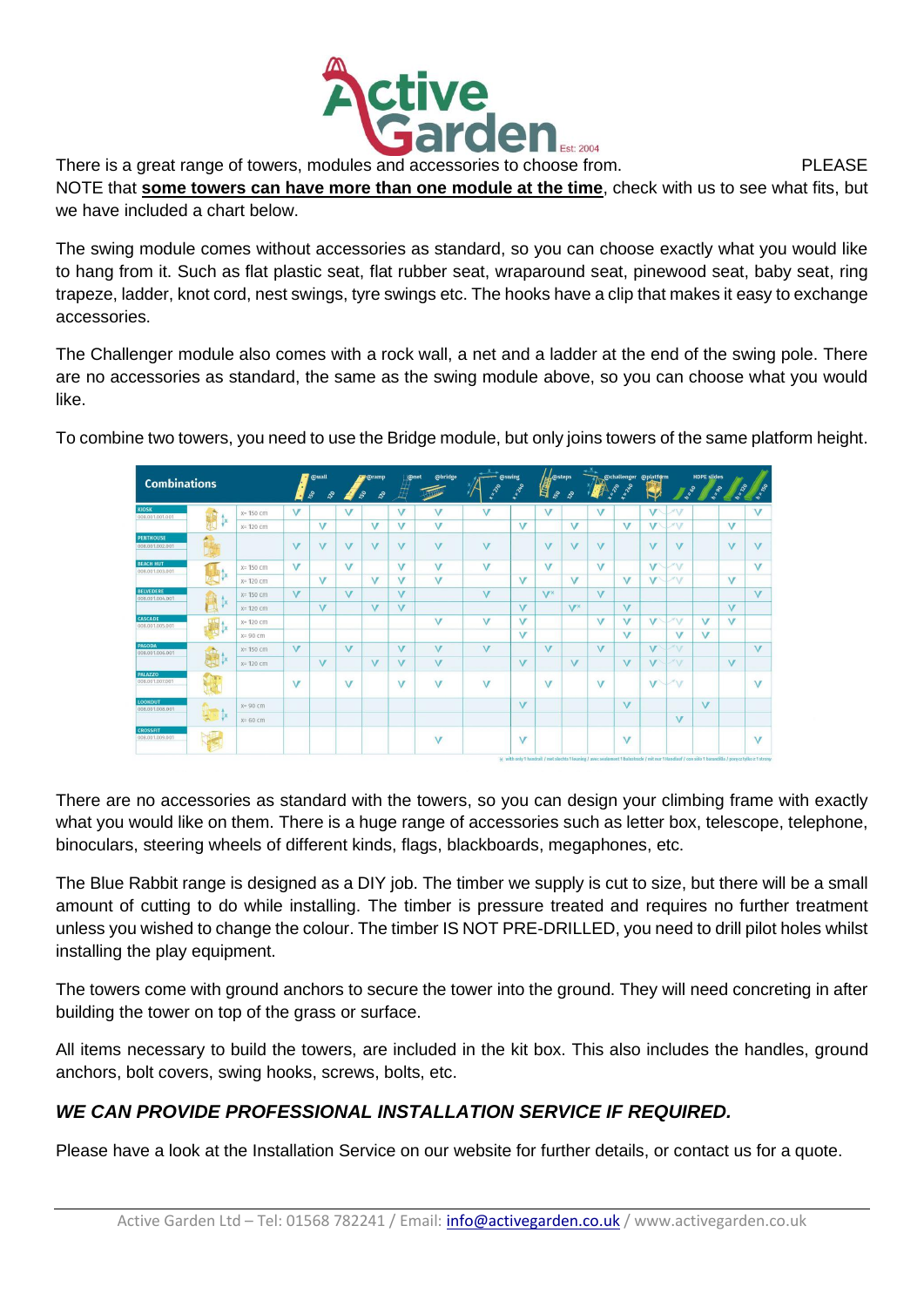

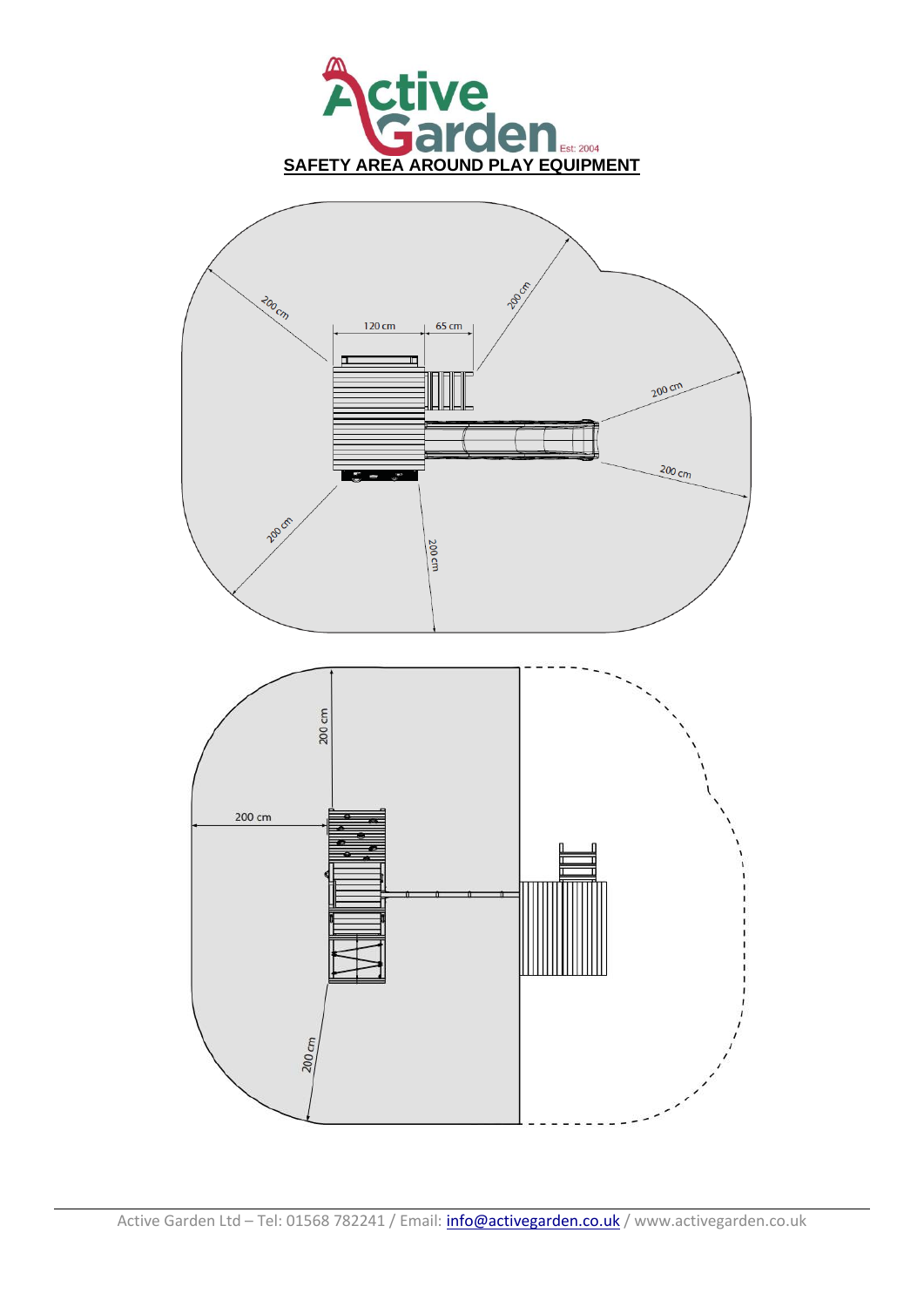